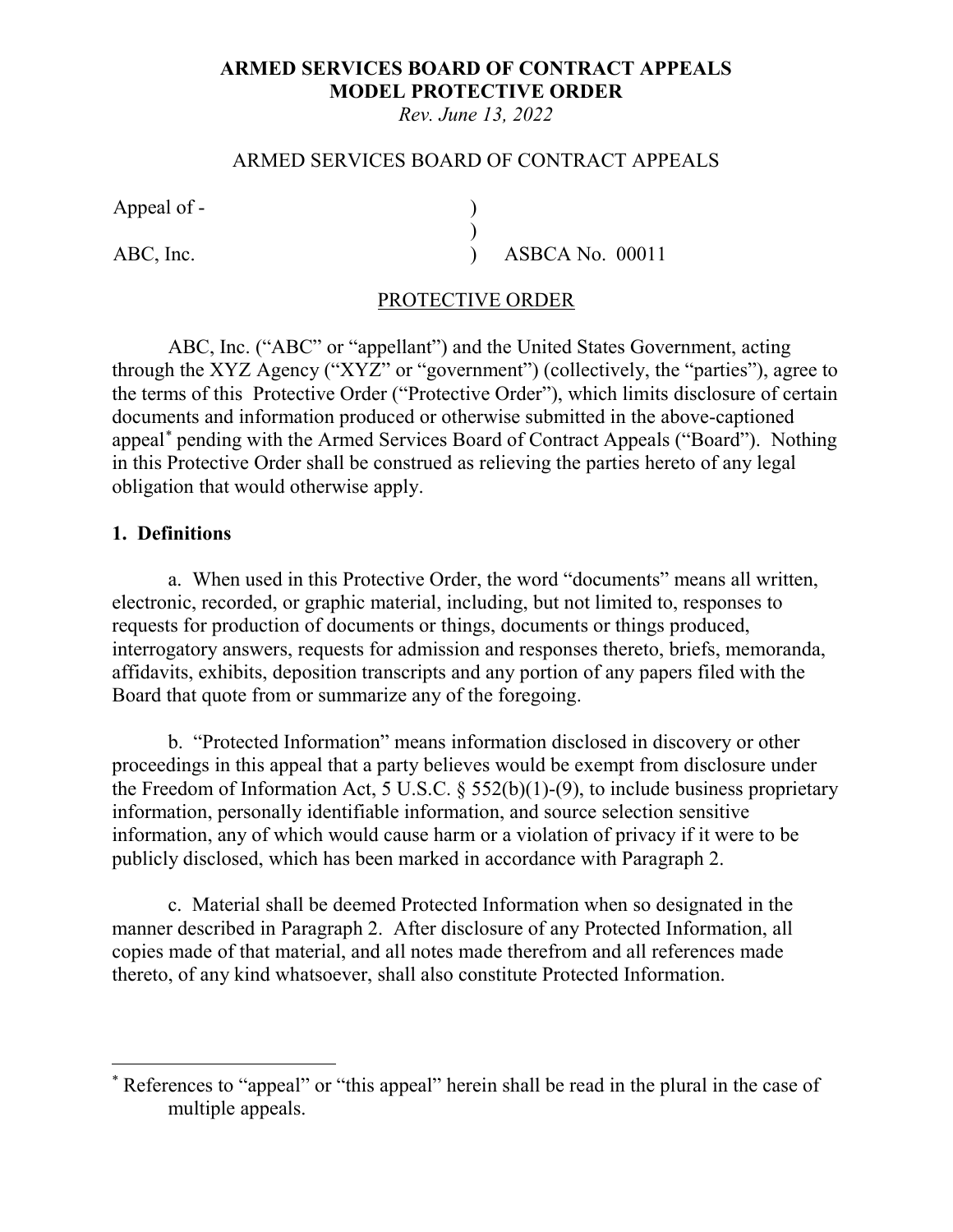#### **2. Marking**

a. At the time of producing documents, the producing party shall designate documents containing Protected Information by marking all pages of such documents with a legend reading "Contains Protected Information – Subject to ASBCA Protective Order." The specific Protected Information within the document shall be expressly marked as "Protected Information." When an entire document contains Protected Information such that specifically marking the Protected Information would be impossible or impracticable, the entire document may be marked as protected by including, with the above legend, the phrase, "Entire Document".

b. For any Protected Information that a party produces in electronic form, the producing party shall designate the electronic material as Protected Information in accordance with Paragraph 2.a. In addition, the legend set forth in Paragraph 2.a. shall be placed on the disc or e-mail transmitting the electronic material.

c. If a producing party determines that a previously produced document containing Protected Information was not marked as such, that party shall give notice in writing that the document is to be treated as containing Protected Information, and thereafter shall supply the receiving party with a copy of the designated document marked as Protected Information in accordance with Paragraph 2.a. After such notice, the unmarked document shall (at the option of the receiving party) be treated in accordance with this Protective Order, destroyed, or returned to the producing party.

#### **3. Limits of Use**

a. All documents (or portions thereof) and other information produced in this appeal pursuant to this Protective Order shall be used by the receiving party only in preparing for and conducting this appeal and not for any other purpose whatsoever.

b. Nothing contained in this Protective Order shall prevent or in any way limit or impair the right of counsel for the United States to disclose to any agency of the United States any document or information regarding any potential violation of law or regulation or, subject to procedures that maintain the confidentiality of Protected Information consistent with this Protective Order, prevent or limit in any way the use of such documents and information by an agency of the United States in any investigation or proceeding regarding any potential violation of law or regulation.

c. Nothing in this Protective Order shall prevent appellant from providing Protected Information to a government agency in response to that agency's lawful request.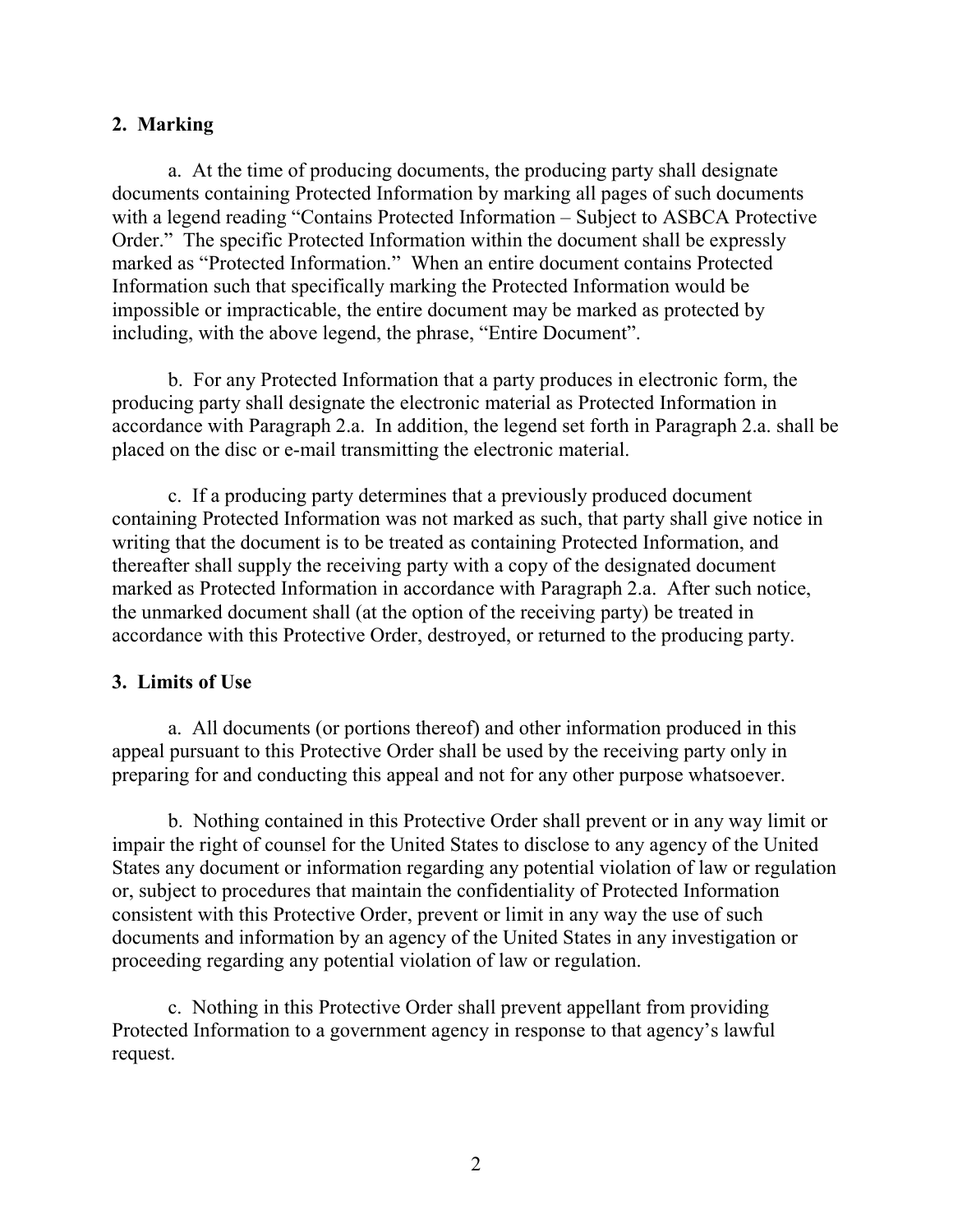#### **4. Access to Protected Information**

a. Except as otherwise ordered by the Board, each party that receives Protected Information may allow the following persons to review such information: (1) the Board and appellate courts if a decision in this appeal is appealed, as well as personnel or contractors employed by these tribunals; (2) United States Government attorneys, employees, and contractors assigned to this appeal; (3) appellant and its employees and contractors assisting counsel in this appeal; (4) appellant's counsel and counsel's employees and contractors assigned to this appeal; (5) deposition officers and court reporters; and (6) persons retained by counsel for the purposes of providing support in this appeal, including experts, consultants, and support contractors to whom it is necessary that such Protected Information be shown for purposes of assisting in this appeal, provided that persons retained by counsel shall not retain such documents following the conclusion of their work related to this appeal.

b. Should either party wish to disclose Protected Information that is subject to this Protective Order to any persons other than those described in paragraph 4.a. of this Protective Order, counsel for that party will first inform opposing counsel in writing. If opposing counsel consents to disclosure of Protected Information to such additional person(s) in writing, counsel for the requesting party shall require the person to whom Protected Information shall be shown to read this Protective Order and execute a copy of the agreement set forth in Exhibit A, that states that he or she shall comply with all provisions of this Protective Order. *See* Exhibit A. Counsel will retain copies of the executed agreements until such time as this appeal is concluded, including appeal(s) to the United States Court of Appeals for the Federal Circuit, if any. A copy of the executed agreement shall be provided to counsel for the other party. If opposing counsel does not consent to the disclosure, then the requesting party may, on motion, seek a ruling from the Board.

c. In the event that the government anticipates the need to produce proprietary information of a third party or procurement or source-selection sensitive information that would otherwise be exempt from production under the Freedom of Information Act, it shall notify appellant's counsel, in writing, that such a production is expected. Once such notification is given, access to such information on behalf of appellant shall be limited to outside counsel and counsel's employees and support personnel and persons retained by outside counsel for the purposes of providing support in this appeal. If appellant wishes other persons to have access to such material, the procedures in paragraph 4.b. shall be followed. All persons given access to Protected Information under this subparagraph c., other than outside counsel, shall execute the agreement set forth in Exhibit A, copies of which shall be retained by counsel and provided to counsel for the other party.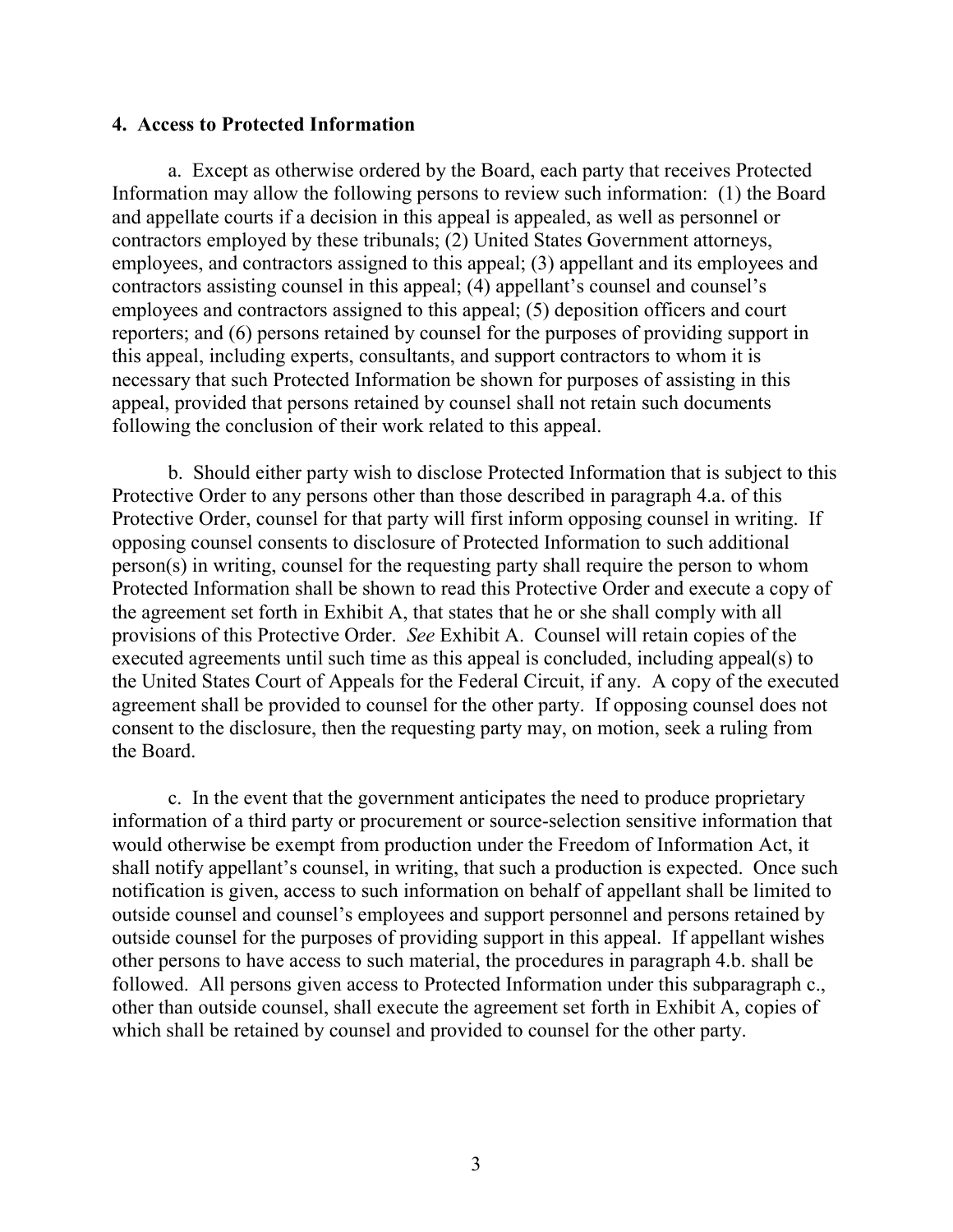d. Each person receiving Protected Information shall maintain such Protected Information in his or her possession in a manner sufficient to protect such material against unauthorized disclosure.

#### **5. Filing Protected Information**

Documents filed with the Board pursuant to this Protective Order shall be marked as required by paragraph 2 and filed, like any other document, in accordance with the Board's Document Filing Guidance, dated June 17, 2021, and any revisions thereto.

### **6. Depositions and Hearings**

a. With regard to any depositions that may be taken or hearings that are transcribed, either party may, on the record of such deposition or hearing or within five working days after receipt of the transcript or such other time as agreed to by the parties, designate any portion or portions of the deposition or hearing transcript as containing Protected Information. Prior to the expiration of the time described in the preceding sentence, neither party may disclose such transcript or portion thereof to anyone who did not participate in the deposition or hearing, other than those persons described in, and subject to the terms of, paragraph 4.a. or permitted access pursuant to the terms of paragraph 4.b.

b. All such deposition or hearing transcripts, any copies thereof, and the portions of such transcripts designated as Protected Information, may be disclosed only as provided in this Protective Order.

#### **7. Objections to Designation of Protected Information**

Either party may object to the designation of documents or other discovery material as Protected Information. The party objecting to the designation shall first make a good-faith effort to resolve such a dispute with opposing counsel. If the dispute cannot be resolved by the parties, the party objecting to the designation shall file with the Board and serve the opposing party with a notice of objection to such designation. Such notice of objection shall be filed promptly and within 30 days of receipt of the document(s) in question. In such event, the party designating the information as protected shall file, within two weeks after receipt of the notice of objection, a response to the notice showing good cause to designate information as protected. Such designated Protected Information shall be protected in accordance with this Protective Order until resolution of the objection, and thereafter shall be treated in accordance with the Board's disposition of the dispute.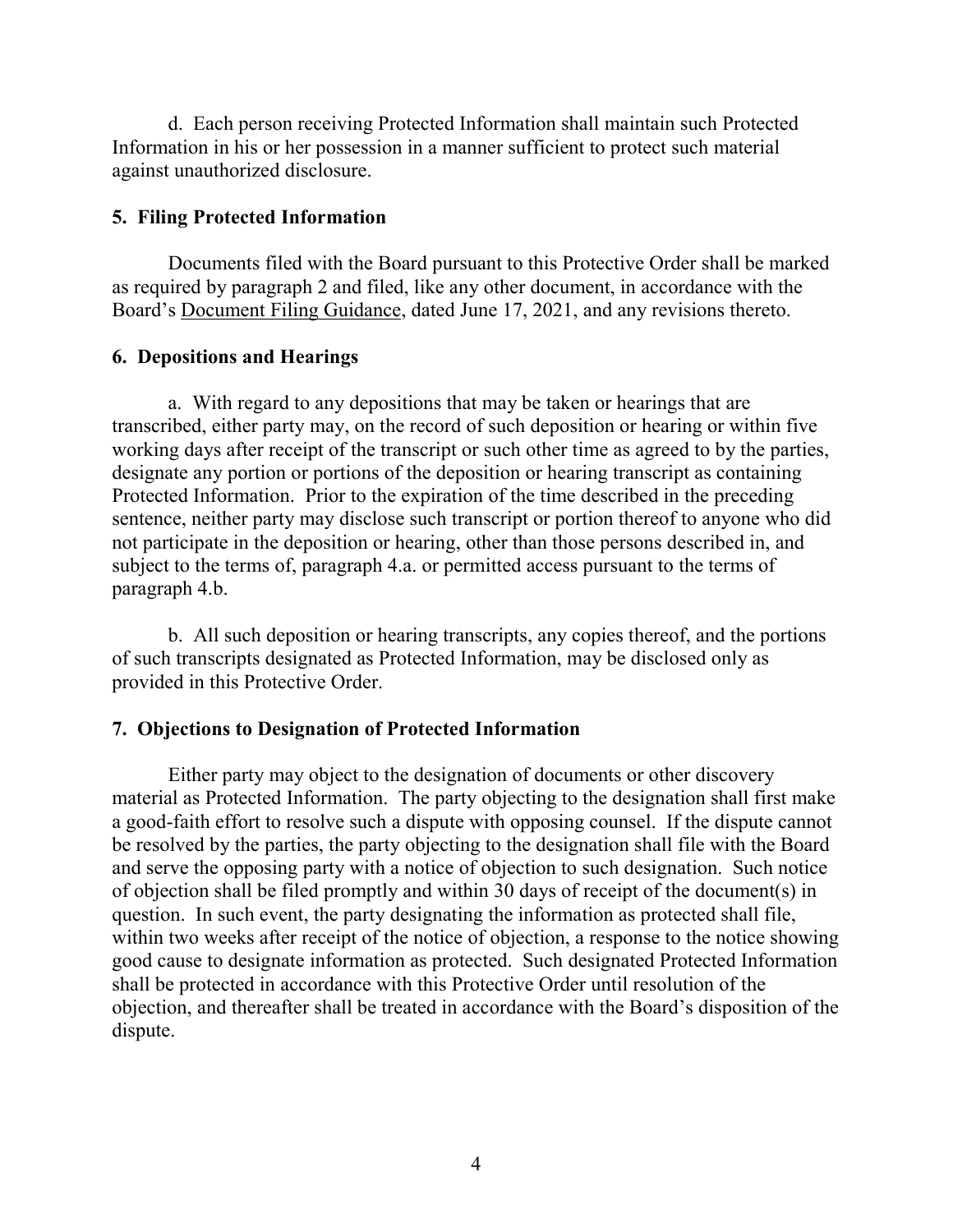#### **8. The Board's Practice with Protected Information**

a. This Protective Order does not impose any obligations or requirements on the Board.

b. The parties are advised that, while not readily available to the public, appeal records maintained at the Board are accessible under the Freedom of Information Act (FOIA), 5 U.S.C. § 552, and its implementing executive branch and Department of Defense regulations. Documents in the Board's possession and subject to this Protective Order remain releasable to the public unless determined to be exempt from release under one of the FOIA exemptions. A document that is subject to this Protective Order will not, however, be released until the parties have been afforded an opportunity to assert the applicability of a FOIA exemption to the release of the document. Similarly, when the Board issues orders or decisions that would, in the usual course of business, be published, but which the Board believes may contain Protected Information, the parties will be given an opportunity to propose redactions prior to such publication.

### **9. Disposal of Protected Information by the Parties Following the Conclusion of Litigation.**

Within 90 days of the conclusion of this appeal (whether by settlement or by a judgment that has become non-appealable), documents containing Protected Information shall be destroyed by the receiving party or returned to the originating party, except as specified herein. As to those materials that contain Protected Information but that constitute counsel's work product, counsel shall maintain such records in a manner consistent with the terms of this Protective Order. Counsel for appellant may also retain one copy of all pleadings in this appeal, so long as they are maintained in a manner consistent with the terms of this Protective Order. Counsel for the government may retain documents containing Protected Information sufficient to comply with applicable statutes, regulations and other internal records-keeping requirements, so long as those documents retained are maintained in a manner consistent with the terms of this Protective Order. **IT IS SO ORDERED**.

Dated:

JUDGE NAME Administrative Judge Armed Services Board of Contract Appeals